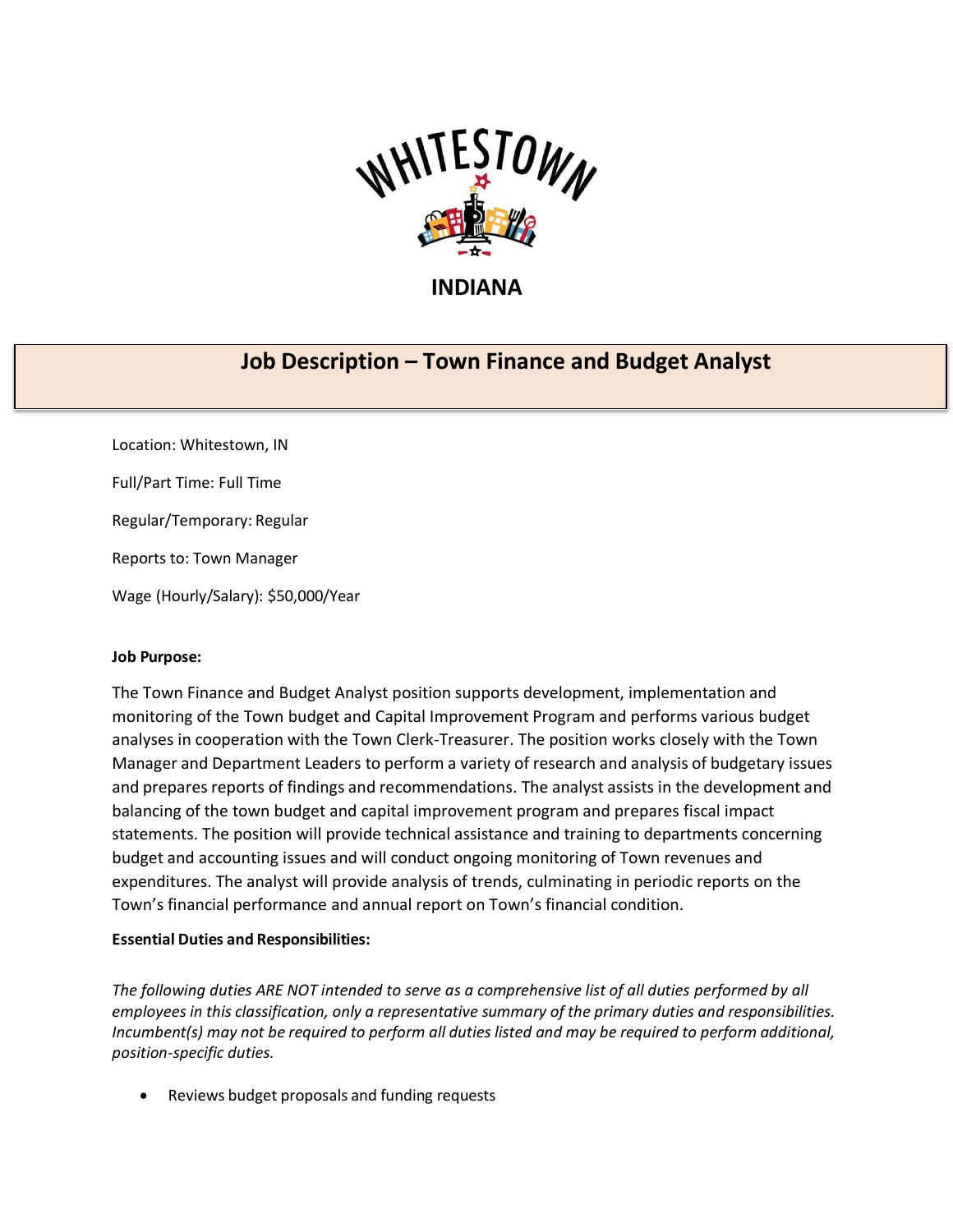- Managesthe P.O. and encumbrance process
- Conducts cost/benefit and other types of analyses
- Submits budget recommendations for approval or rejection of funding requests
- Explains and defend recommendationsto Department Leaders and Town Council
- Collaborates with Town Management and Town Council to develop finalbudget
- Ensures the organization's budget adheres to legal regulations
- Oversees expenditures and identify trendsinspending
- Recommends Additional Appropriations when necessary
- Makes forecasts for future budget needs
- Works with Town Management and Clerk-Treasurer to ensure internal controls are being followed and updated when necessary
- Works as the Clerk-Treasurer's second set of eyes to verify that State Board of Accounts rules and regulations are being followed
- Prepares periodical and special reports
- Research current compensation trends
- Review/Code/Obtain Approval and complete the A/P Vouchers for following departments Town Administration, Fire, Building, Planning, Facility Maintenance, and Public Relations Departments
- Work collectively with the department heads to monitor their budgets and provide analysis as needed or requested.
- Work collectively with department heads when an additional appropriation/transfer of appropriation/internal transfer of appropriation is needed.
- Main point of contact for Reedy Financial Group about what is needed should a public notice have to go out
- Draft additional appropriation ordinances and update Town Manager about when this will be presented to Council
- Work with the Clerk-Treasurer's office on concerns/questions about a department'sbudget
- Assist and draft the upcoming year's budget working directly with each department head, Town Manager and various associates with Reedy Financial Group.
- Enter all new Funds and lines in accounting software as needed per Reedy Financial Group or when an ordinance for a new fund is created.
- Review internal management report and Reedy Financial Group's management report to ensure accuracy.
- Work directly with Town Attorney's, Reedy Financial Group and Town Manager to process bond disbursements, track and report on all project funds/construction accounts for bonds issued for the Town/RDA/RDC/etc.
- Attends and takes minutes for RDC and assists Legal with items needed.
- Attends and takes minutes for EDC and assists Legal with items needed.
- Attends and takes minutes for EIB and assists Legal with items needed.
- Performs other duties as required by the Economic Development Director

### **Education, Knowledge, and Skills:**

- Bachelor's Degree in Accounting, Finance, Business Administration, Public Administration or closely related field.
- Two years professional level experience in budget or accounting (Equivalent combination of education and experience may substitute)
- Knowledge of financial management principles and municipal budgeting practices.
- Knowledge of governmental fund accounting principles and practices and financial reporting standards.
- Advanced skill in the use of spreadsheet software and related graphic capabilities.
- Ability to develop charts, graphs, and other explanatory materials asneeded.
- Knowledge of database and report-writing software.